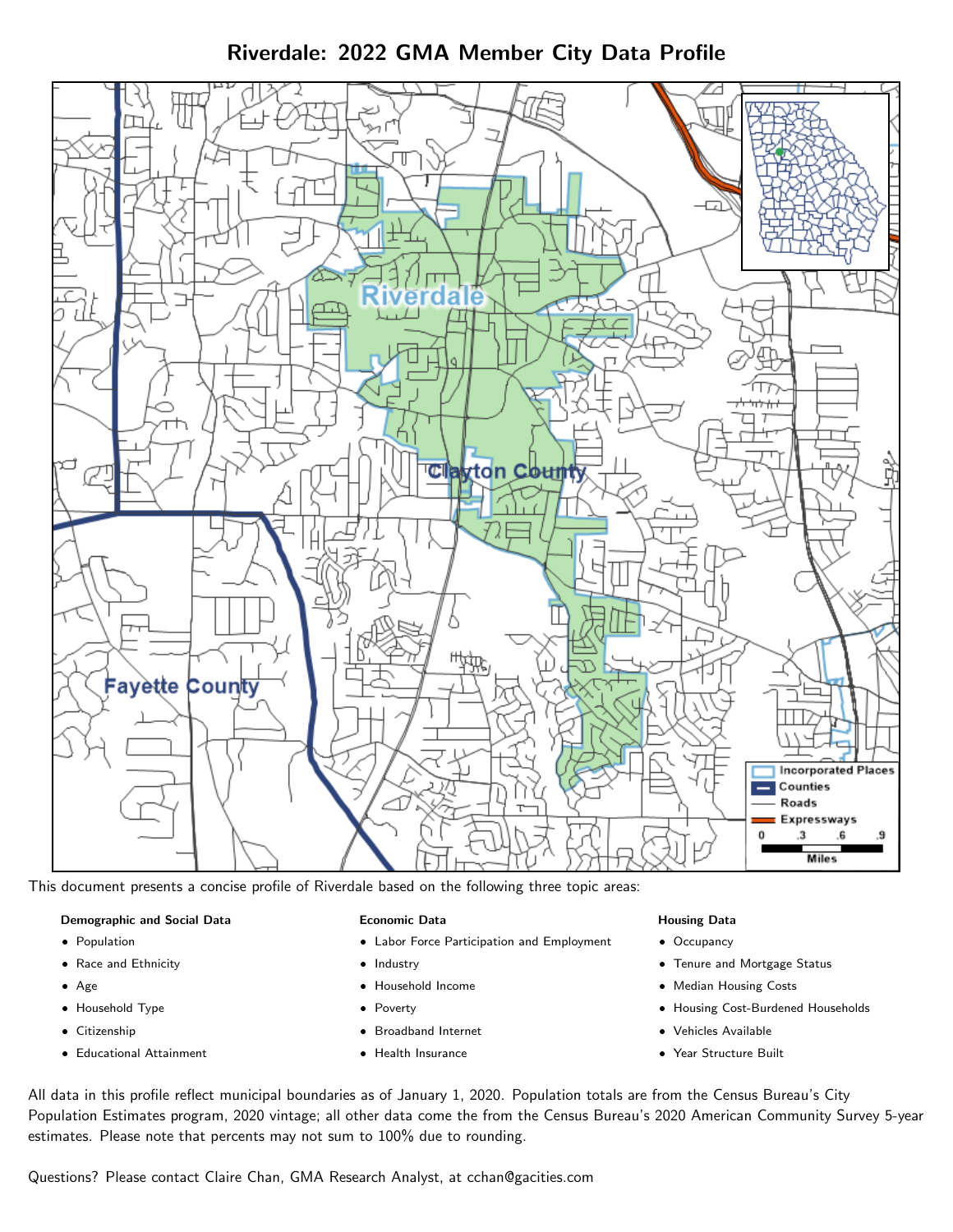# Riverdale: Demographic and Social





**Citizenship** 



Source: American Community Survey, 2020 5-year estimates, table B05002 Source: American Community Survey, 2020 5-year estimates, table B15002





Source: U.S. Census Bureau, City Population Estimates, 2020 vintage Source: American Community Survey, 2020 5-year estimates, table B03002

## Household Type



Source: American Community Survey, 2020 5-year estimates, table B01001 Source: American Community Survey, 2020 5-year estimates, table B11001

#### Educational Attainment



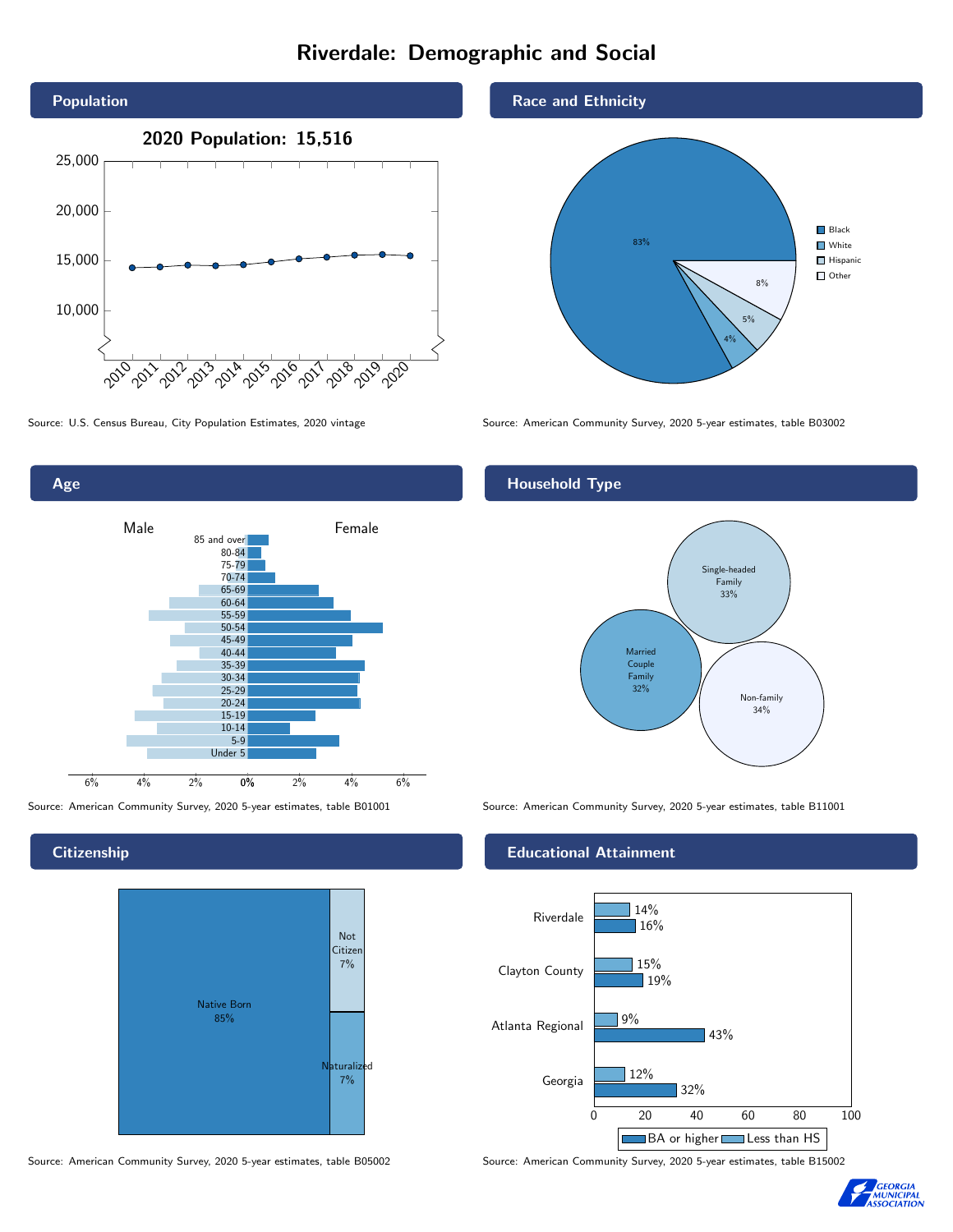# Riverdale: Economic



Source: American Community Survey, 2020 5-year estimates, table B23001 Note: Unemployment rate is based upon the civilian labor force.



Source: American Community Survey, 2020 5-year estimates, tables B19013 and B19025 Source: American Community Survey, 2020 5-year estimates, table B17010



Industry

| Agriculture, forestry, fishing and hunting, and mining      | $0\%$ |
|-------------------------------------------------------------|-------|
| Construction                                                | 3%    |
| Manufacturing                                               | 8%    |
| <b>Wholesale Trade</b>                                      | 3%    |
| Retail Trade                                                | 10%   |
| Transportation and warehousing, and utilities               | 15%   |
| Information                                                 | $1\%$ |
| Finance and insurance, real estate, rental, leasing         | 2%    |
| Professional, scientific, mgt, administrative, waste mgt    | 12%   |
| Educational services, and health care and social assistance | 17%   |
| Arts, entertainment, recreation, accommodation, food        | 15%   |
| service                                                     |       |
| Other services, except public administration                | $9\%$ |
| Public administration                                       | 5%    |

Source: American Community Survey, 2020 5-year estimates, table C24030

### Poverty



## **Health Insurance**



Source: American Community Survey, 2020 5-year estimates, table B28002 Source: American Community Survey, 2020 5-year estimates, table B18135